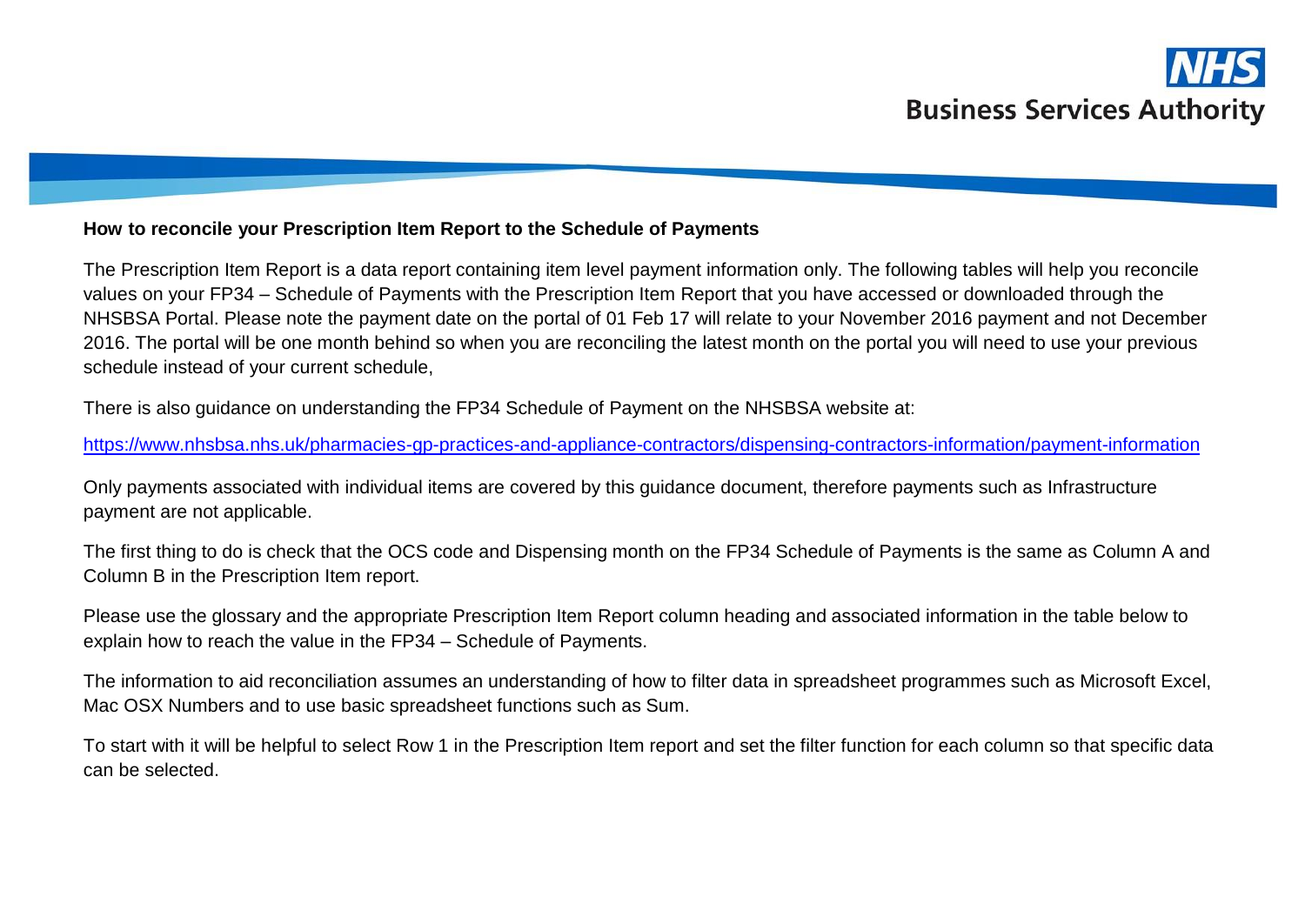

| FP34 Schedule of Payment - 'Drug and Appliance Costs' |                                                                                             |                                                                                                                                                                               |                                                          |
|-------------------------------------------------------|---------------------------------------------------------------------------------------------|-------------------------------------------------------------------------------------------------------------------------------------------------------------------------------|----------------------------------------------------------|
| Prescription Item Report-<br>Column                   | Prescription Item<br>Report-Column<br><b>Heading</b>                                        | Information to aid reconciliation                                                                                                                                             | FP34 Schedule of Payment - 'Appliance<br>Costs and Fees' |
|                                                       |                                                                                             |                                                                                                                                                                               | FP34 Value description                                   |
| $\mathsf{R}$                                          | <b>Basic Price</b>                                                                          | Highlight column R (Basic Price) Value will be next to<br>Sum at the bottom right of the screen.                                                                              | Total of basic prices                                    |
| Z                                                     | <b>EX Value</b>                                                                             | Highlight column Z (Ex Value) Value will be next to<br>Sum at the bottom right of the screen.                                                                                 | Out of Pocket expenses                                   |
| AY                                                    | <b>SDR Professional Fee</b><br>Value                                                        | Highlight column AY (SDR Professional Fee Value)<br>Value will be next to Sum at the bottom right of the<br>screen.                                                           | Professional fee                                         |
| BE & BF & BG                                          | MF Hosiery Fee<br>Value &<br><b>MF Truss Fee Value</b><br>& MF Belt and Girdle<br>Fee Value | Highlight column BE (MF Hosiery Fee Value), BF (MF<br>Truss Fee Value) & BG (MF Belt and Girdle Fee<br>Value) Value will be next to Sum at the bottom right<br>of the screen. | Additional fees 2A appliances -<br>measured and fitted   |
| BJ & BK                                               | Home Del SR Appl<br>Add Fee Value &<br>Home Del HR Appl<br>Add Fee Value                    | Highlight column BJ (Home Del SR Appl Add Fee<br>Value) & BK (Home Del HR Appl Add Fee Value)<br>Value will be next to Sum at the bottom right of the<br>screen.              | Additional fees appliances - home<br>delivery            |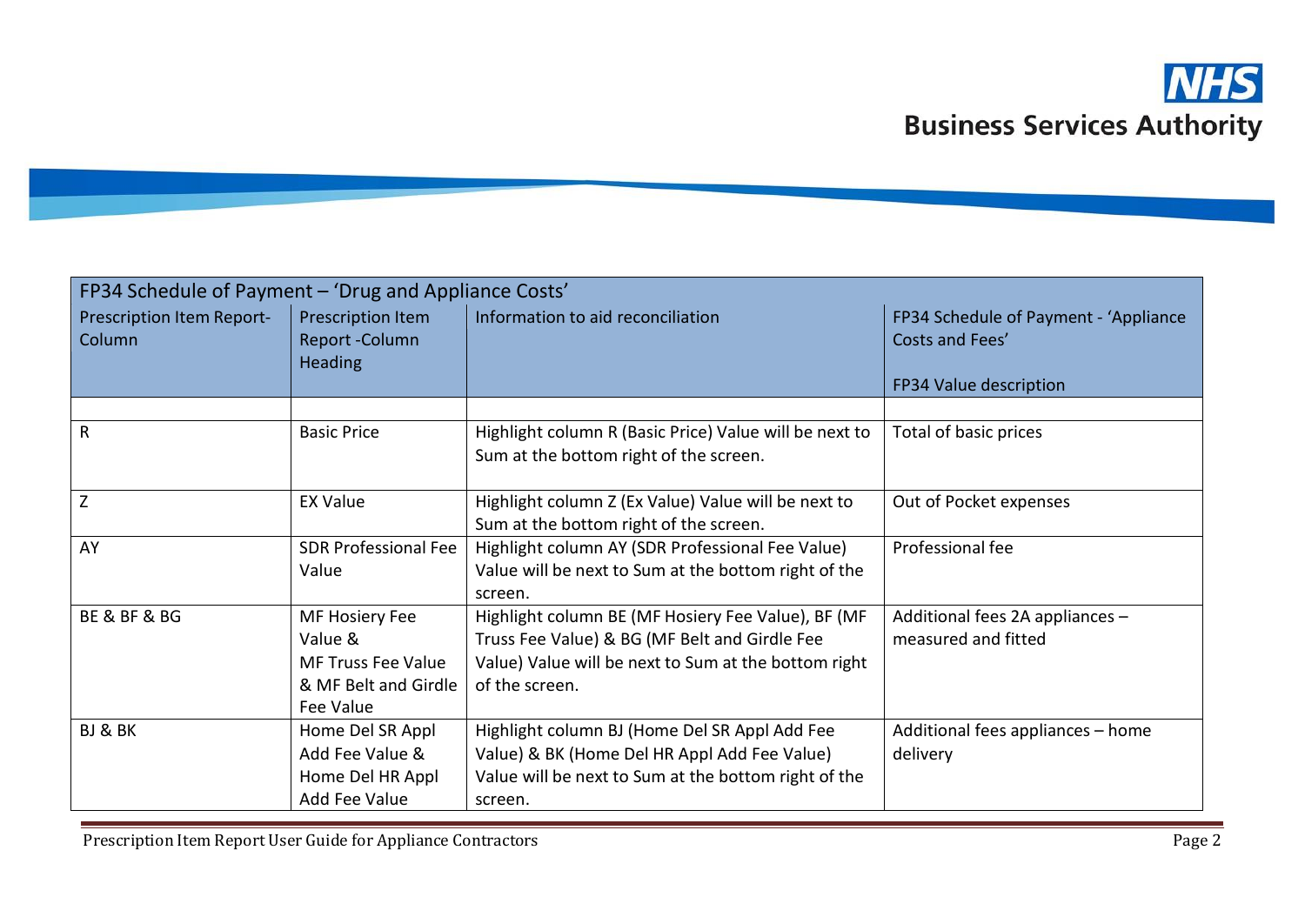

| BN filtered to select only | <b>Expensive Item Fee</b> | Highlight column BN (Expensive Item Fee Value) Left      | Additional fees - 2B expensive      |
|----------------------------|---------------------------|----------------------------------------------------------|-------------------------------------|
| those items where an       | Count                     | click the filter arrow and de-select zero. Value will be | prescription fees (count of fees)   |
| expensive item fee has     |                           | next to Count at the bottom right of the screen.         |                                     |
| been paid                  |                           | (Remember to deduct an item for the header row)          |                                     |
| BN                         | <b>Expensive Item Fee</b> | Highlight column BN (Expensive Item Fee Value)           | Additional fees - 2B expensive      |
|                            | Value                     | Value will be next to Sum at the bottom right of the     | prescription fees                   |
|                            |                           | screen.                                                  |                                     |
| <b>BO</b>                  | <b>Stoma</b>              | Highlight column BO (Stoma Customisation Fee             | Additional fees Stoma customization |
|                            | <b>Customisation Fee</b>  | Value) Value will be next to Sum at the bottom right     |                                     |
|                            | Value                     | of the screen.                                           |                                     |

| FP34 Schedule of Payment - 'Charges'                              |                   |                                                                                                                                                                                                                                                                                                                                                  |                                                                                                                                                             |
|-------------------------------------------------------------------|-------------------|--------------------------------------------------------------------------------------------------------------------------------------------------------------------------------------------------------------------------------------------------------------------------------------------------------------------------------------------------|-------------------------------------------------------------------------------------------------------------------------------------------------------------|
| Prescription Item Report-                                         | Prescription Item | Information to aid reconciliation                                                                                                                                                                                                                                                                                                                | FP34 Schedule of Payment - 'Charges'                                                                                                                        |
| Column                                                            | Report - Column   |                                                                                                                                                                                                                                                                                                                                                  |                                                                                                                                                             |
|                                                                   | <b>Heading</b>    |                                                                                                                                                                                                                                                                                                                                                  | FP34 Value description                                                                                                                                      |
|                                                                   |                   |                                                                                                                                                                                                                                                                                                                                                  |                                                                                                                                                             |
| K - filtered to select<br>prescriptions at current<br>charge rate | Charges Payable   | Highlight column J (Charge Status) Left click the filter<br>arrow and de-select '1' to select all items with a<br>prescription charge.<br>Highlight column K (Charges Payable) Value will be<br>next to Sum at the bottom right of the screen. If the<br>value is more than shown on the Schedule of<br>Payments then please refer to the FAQ's. | Charges collected excluding elastic<br>hosiery (If the figure does not match<br>then add the - Collected elastic hosiery<br>number of charges to the value) |
| K - filtered to select                                            |                   | Highlight column J (Charge Status) Left click the filter                                                                                                                                                                                                                                                                                         | Charges collected at the old (previous)                                                                                                                     |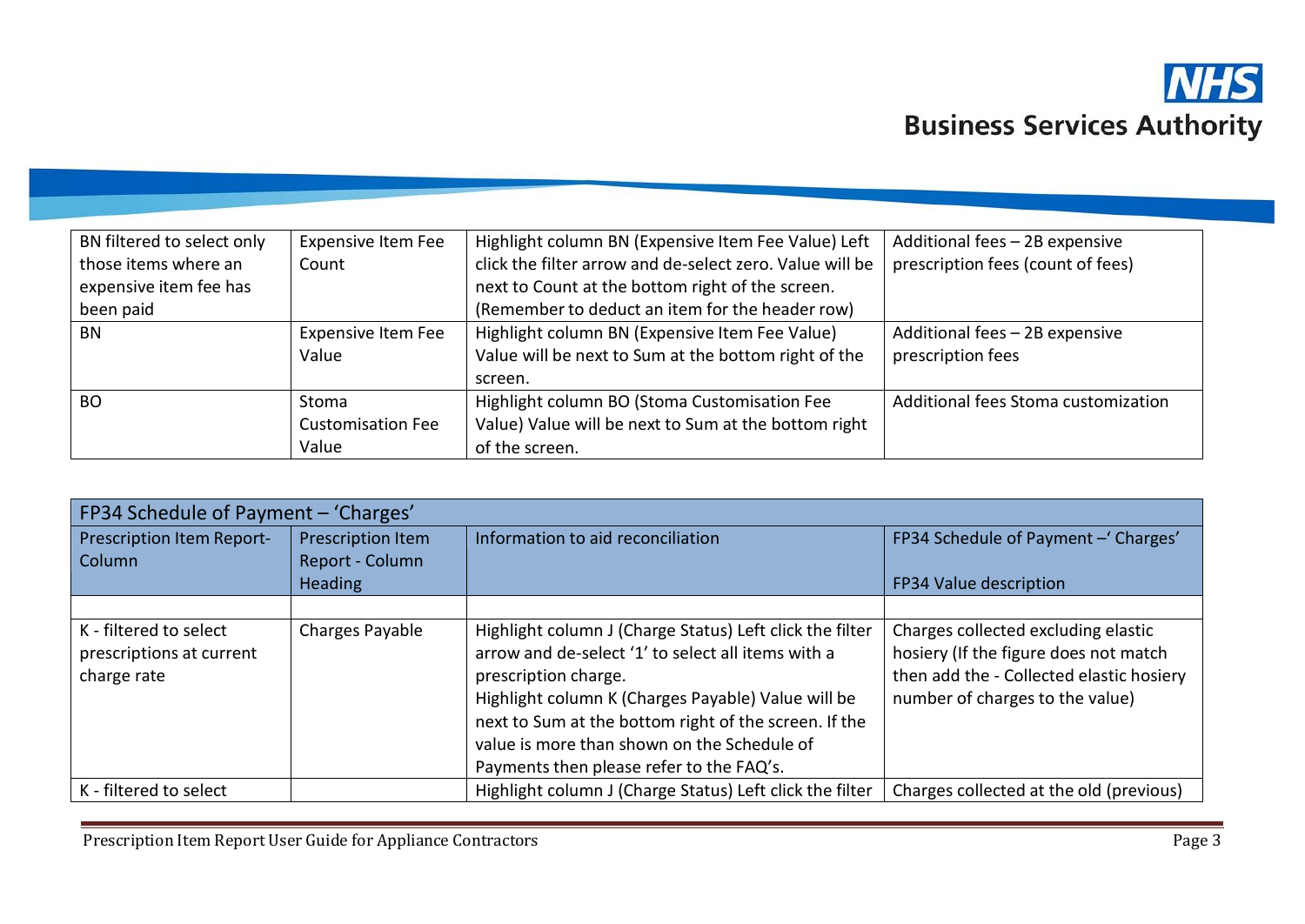

| prescriptions at old<br>(previous) charge rate |                                                        | arrow and select '3' to select all items with a<br>previous prescription charge. Value will be next to<br>Sum at the bottom right of the screen.                                            | charge rate excluding elastic hosiery (*<br>note only applicable if Colum J indicates<br>any items with a value of '3' that it is<br>subject to the previous NHS<br>prescription charge)                                                                                                                      |
|------------------------------------------------|--------------------------------------------------------|---------------------------------------------------------------------------------------------------------------------------------------------------------------------------------------------|---------------------------------------------------------------------------------------------------------------------------------------------------------------------------------------------------------------------------------------------------------------------------------------------------------------|
| FP34 Schedule of Payment - 'PRESCRIPTION DATA' |                                                        |                                                                                                                                                                                             |                                                                                                                                                                                                                                                                                                               |
| Prescription Item Report-<br>Column            | Prescription Item<br>Report - Column<br><b>Heading</b> | Information to aid reconciliation                                                                                                                                                           | FP34 Schedule of Payment -<br>'PRESCRIPTION DATA'<br>FP34 Value description                                                                                                                                                                                                                                   |
|                                                |                                                        |                                                                                                                                                                                             |                                                                                                                                                                                                                                                                                                               |
| D                                              | Form Number                                            | Highlight column E (Item Number). Left click the filter<br>arrow and select '1' only.<br>Highlight column D (Form Number) Value will be<br>next to Count at the bottom right of the screen. | Total forms received (including<br>electronic prescriptions) (If they do not<br>match the payment schedule this will<br>be due to forms that have being<br>deleted during processing. If any RA or<br>DA forms have been re-submitted they<br>will be deleted from the prescription<br>item report.) See FAQs |
| C, D & E                                       | Fragment ID<br>Item Number<br>Form Number              | Highlight column C (Fragment ID) Left click the filter<br>arrow and select 'Z' to select all items for EPS R2<br>prescriptions.<br>Highlight column E (Item Number) Left click the filter   | Total electronic prescription forms<br>received                                                                                                                                                                                                                                                               |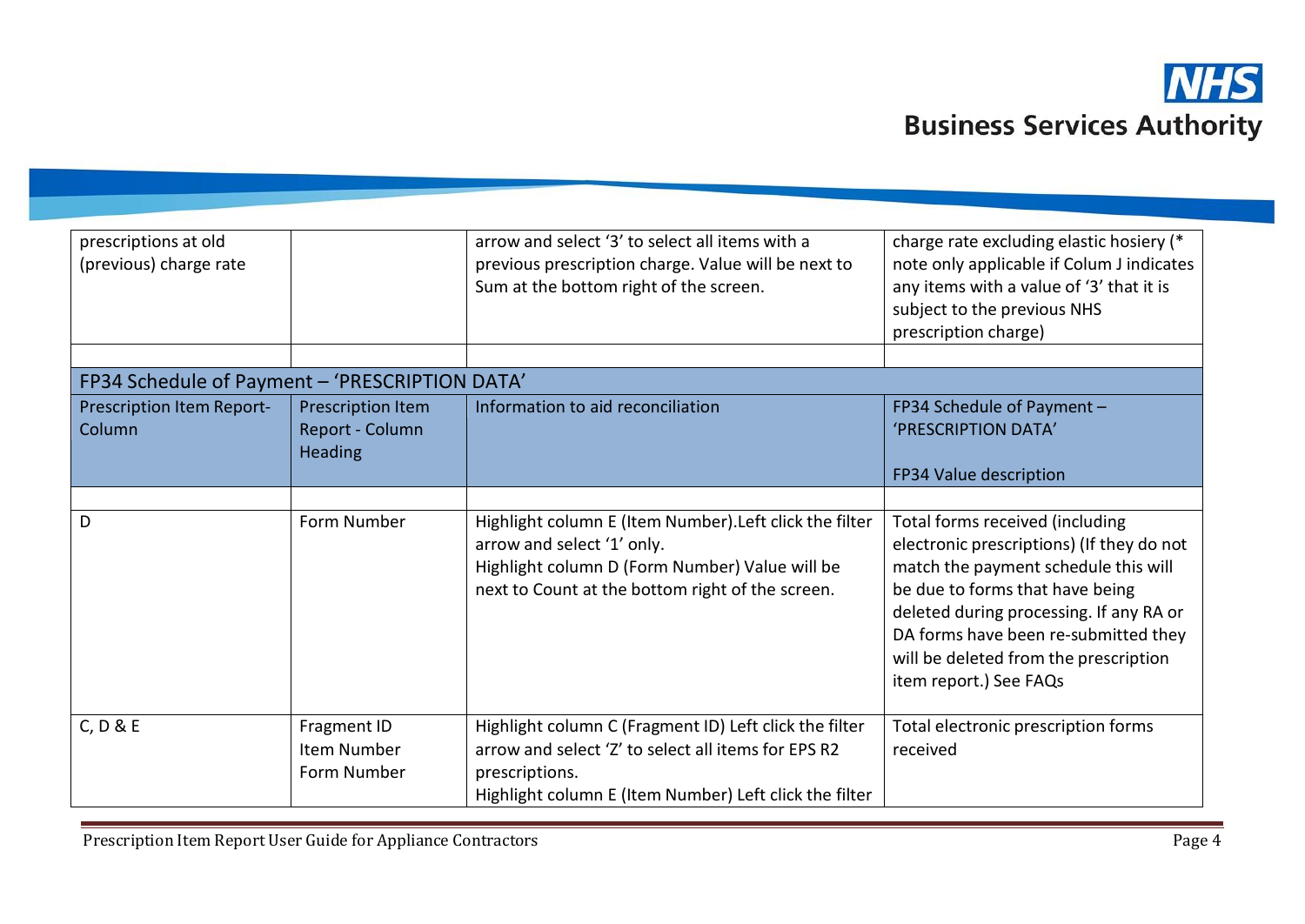

|                   |                             | arrow and select '1' to select the first item for each |                                        |
|-------------------|-----------------------------|--------------------------------------------------------|----------------------------------------|
|                   |                             | EPS R2 prescriptions. Value will be next to Sum at     |                                        |
|                   |                             | the bottom right of the screen.                        |                                        |
| C                 | Fragment ID                 | Highlight column C (Fragment ID) Left click the filter | Total electronic prescription items    |
|                   |                             | arrow and select 'Z' to select all items for EPS R2    | received                               |
|                   |                             | prescriptions.                                         |                                        |
|                   |                             | Highlight column AO (ND) Left click the filter arrow   |                                        |
|                   |                             | and de-select ND.                                      |                                        |
|                   |                             | Highlight column C (Fragment ID) to give the total of  |                                        |
|                   |                             | items for EPS R2 prescriptions. Value will be next to  |                                        |
|                   |                             | Count at the bottom right of the screen. (Remember     |                                        |
|                   |                             | to deduct an item for the header row)                  |                                        |
| <b>AZ</b>         | <b>SDR Professional Fee</b> | Highlight column AZ (SDR Professional Fee Number)      | Items at standard discount rate, for   |
|                   | Number                      | Value will be next to Sum at the bottom right of the   | which a fee is paid                    |
|                   |                             | screen.                                                |                                        |
| <b>AP &amp; W</b> | <b>RB &amp; DA</b>          | Highlight column AP (RB) Left click the filter arrow   | Referred back items & Disallowed items |
|                   |                             | and select 'RB' select all items which have been       |                                        |
|                   |                             | referred back to the dispenser for further             |                                        |
|                   |                             | information before it can be processed and correctly   |                                        |
|                   |                             | reimbursed. Value will be next to Count at the         |                                        |
|                   |                             | bottom right of the screen. (Remember to deduct an     |                                        |
|                   |                             | item for the header row) If value does not match       |                                        |
|                   |                             | then highlight column W (DA) Left click the filter     |                                        |
|                   |                             | arrow and select 'DA' select all items which have      |                                        |
|                   |                             | been disallowed. Value will be next to Count at the    |                                        |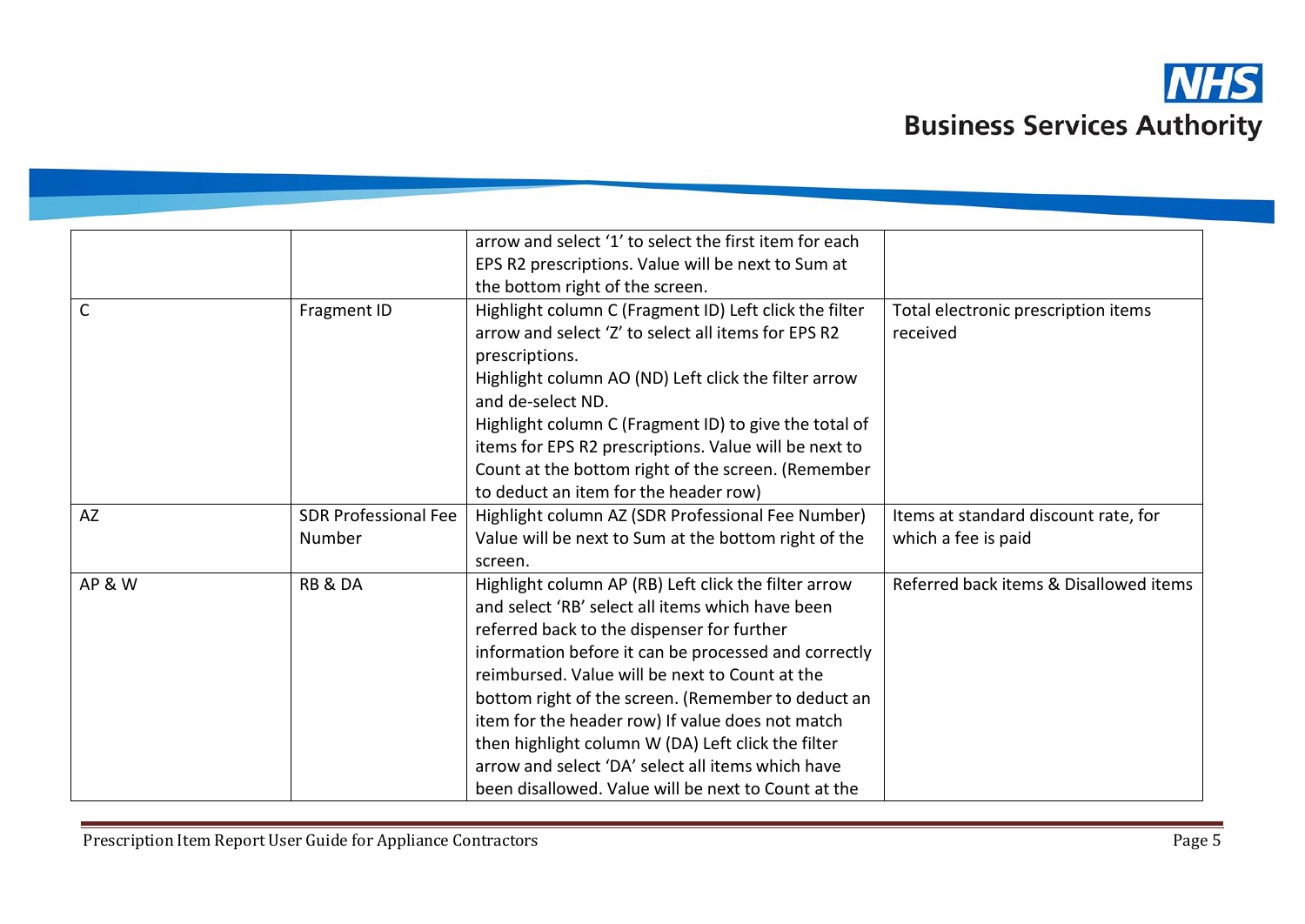

|                           |                   | bottom right of the screen. (Remember to deduct an                                 |                                  |
|---------------------------|-------------------|------------------------------------------------------------------------------------|----------------------------------|
|                           |                   | item for the header row) Add both figures together.                                |                                  |
|                           |                   |                                                                                    |                                  |
|                           |                   | FP34 Schedule of Payment - 'ITEMS TRANSFERRED BETWEEN EXEMPT AND CHARGEABLE GROUPS |                                  |
| Prescription Item Report- | Prescription Item | Information to aid reconciliation                                                  | FP34 Schedule of Payment - ITEMS |
| Column                    | Report - Column   |                                                                                    | TRANSFERRED BETWEEN EXEMPT AND   |
|                           | <b>Heading</b>    |                                                                                    | <b>CHARGEABLE GROUPS'</b>        |
|                           |                   |                                                                                    |                                  |
|                           |                   |                                                                                    | FP34 Value description           |
| I, J & K                  | Group Type        | Highlight column I (Group Type Declared) Left click                                | <b>Exempt to Chargeable</b>      |
|                           | Declared          | the filter arrow and select '1' to select all forms                                |                                  |
|                           | Charge status     | submitted as group 1 - exempt.                                                     |                                  |
|                           | Charge Payable    | Highlight column J (Charge Status). Left click the filter                          |                                  |
|                           |                   | arrow and select '2' and '3' (if applicable) to select                             |                                  |
|                           |                   | all forms with Charge Status - Chargeable.                                         |                                  |
|                           |                   | Highlight column K (Charges Payable) Left click the                                |                                  |
|                           |                   | filter arrow and de-select '0' (if applicable) to select                           |                                  |
|                           |                   | only those items where a prescription charge has                                   |                                  |
|                           |                   | been deducted under Charge Payable. Highlight                                      |                                  |
|                           |                   | column K (Charges Payable) Value will be next to                                   |                                  |
|                           |                   | Sum at the bottom right of the screen.                                             |                                  |
|                           |                   |                                                                                    |                                  |
| I, J, K & V               | Group Type        | Highlight column I (Group Type Declared) Left click                                | Chargeable to Exempt             |
|                           | Declared          | the filter arrow and select '2' and '3' (if applicable)                            |                                  |
|                           | Charge status     | to select all forms submitted as group $2$ – charge                                |                                  |
|                           | Charge Payable    | paid.                                                                              |                                  |